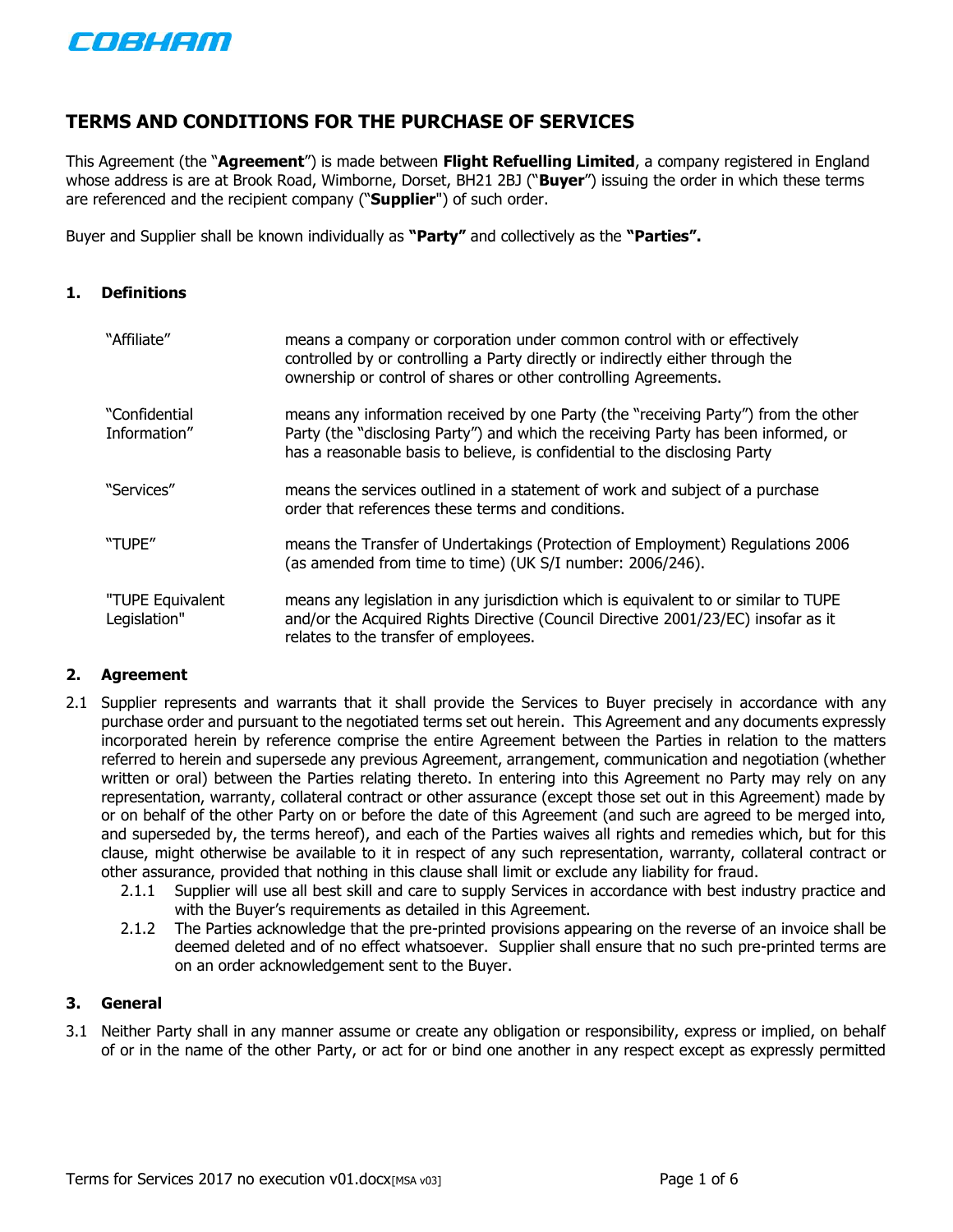

under the terms of this Agreement.

- 3.2 The relationship of Buyer and Supplier under this Agreement is intended to be that of independent contractors. Nothing contained in this Agreement shall be construed as creating a partnership, joint venture, agency, trust, or other legal association of any kind between the Parties. A person who is not a Party to this Agreement may not enforce any of its terms.
- 3.3 During the term of this Agreement and for one year after termination or expiration of this Agreement, Supplier shall not either directly or indirectly employ, or solicit to employ, or cause to be solicited for employment, persons employed by Buyer at the relevant time, without Buyer's prior written consent.
- 3.4 Supplier's consultants visiting or working at any of Buyer's premises will comply with the security, confidentiality, safety and conduct policies at such premises as are notified by or on behalf of Buyer to Supplier in writing from time to time and shall conduct themselves in a professional manner.
- 3.5 Supplier shall at all times comply with all laws and regulations applicable to the provision of the Services to Buyer and any other laws pertaining to compliance with this Agreement and the Order and obtain all permits, registrations and approvals of governmental authorities and/or standard setting agencies that are necessary or advisable (in the judgment of Buyer or Supplier) in respect of the Works.
- <span id="page-1-2"></span>3.6 Supplier will at no additional fee for the period of eighteen months from the date of Buyer acceptance of the Services correct or procure correction promptly of any of the Services which fail to conform to the statement of work or the purchase order. Any correction shall be deemed to be Services for the purposes of this Agreement. This obligation shall survive termination or expiry of this agreement.

## **4. Price and Payment**

- 4.1 During the term of this Agreement, Supplier shall be reimbursed in accordance with the statement of work and the purchase order.
- 4.2 Buyer shall pay to Supplier the invoiced fees in the currency of payment all as set out in this Agreement within Seventy-Five (75) days of receipt of a correct invoice. All payments shall be made to Supplier at the address shown in this Agreement. Buyer may make adjustments or withhold payment if Buyer reasonably deems that any invoices are not submitted in accordance with this Agreement, due to any shortages or failures, or for any failure to comply with the requirements of this Agreement.
- 4.3 The fees and any other sums payable by Buyer are gross amounts inclusive of
	- 4.3.1 any value added tax and all other foreign, federal, local, sales or use taxes
	- 4.3.2 all charges including, but not limited to, packaging material, packing, shipping, loading, carriage, insurance and delivery of the Products to Buyer's specified place of delivery; and
	- 4.3.3 any duties, imposts and levies.

## <span id="page-1-3"></span>**5. Intellectual Property Rights**

- 5.1 Subject to the pre-existing rights of third parties, all Intellectual Property Rights generated under this Agreement in any deliverables or in the provision of services shall vest in and be the exclusive property of the Buyer.
- 5.2 Each Party acknowledges that all Intellectual Property Rights vesting in either Party prior to the date of this Agreement are and shall remain the sole property of that Party.

## <span id="page-1-4"></span>**6. LIABILITY AND INDEMNITY**

- 6.1 SUPPLIER REPRESENTS AND WARRANTS THAT IT HAS THE AUTHORITY TO PERFORM ALL ITS OBLIGATIONS AND GRANT THE RIGHTS GRANTED PURSUANT TO THIS AGREEMENT.
- <span id="page-1-0"></span>6.2 SUPPLIER SHALL BE LIABLE TO BUYER FOR ALL DAMAGES, COSTS, EXPENSES AND ANY OTHER SUMS INCURRED OR CHARGED THAT BUYER MAY SUFFER IN CONNECTION WITH ANY ACTS OR OMISSIONS OF SUPPLIER UNDER THIS AGREEMENT. SUPPLIER SHALL INDEMNIFY, KEEP INDEMNIFIED AND HOLD HARMLESS BUYER FROM AND AGAINST ANY CLAIMS BY THIRD PARTIES WHICH ARE CAUSED BY OR ARISE OUT OF OR IN CONNECTION WITH ANY ACT OR OMISSION OF BUYER CARRIED OUT PURSUANT TO INSTRUCTIONS OF SUPPLIER; OR ANY BREACH BY SUPPLIER OF ANY TERMS OF THIS AGREEMENT
- <span id="page-1-1"></span>6.3 NOTWITHSTANDING ANYTHING STATED HEREIN NOTHING SHALL EXCLUDE OR LIMIT THE LIABILITY OF EITHER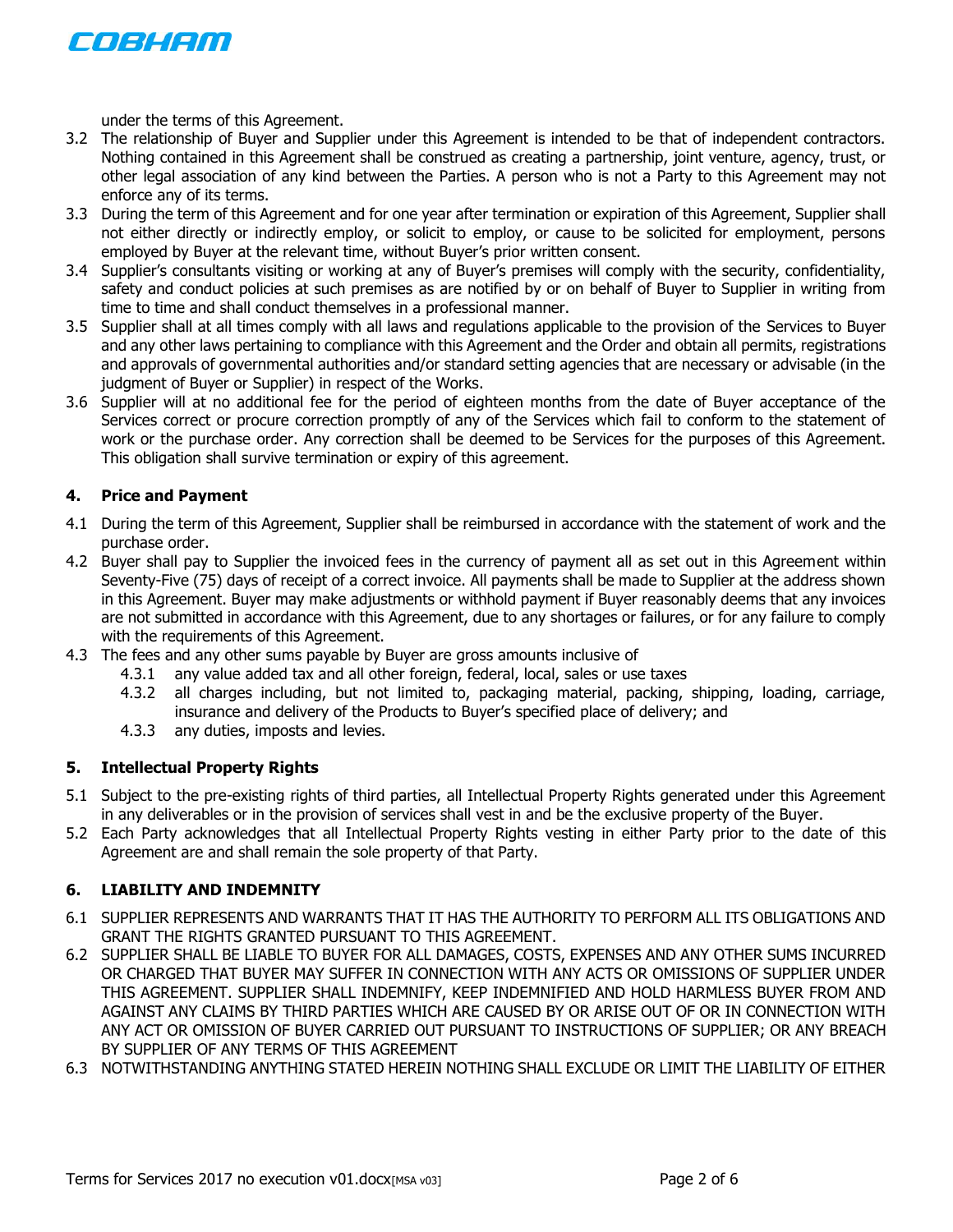

PARTY: FOR DEATH OR PERSONAL INJURY ARISING AS A RESULT OF THE NEGLIGENCE OF THE OTHER OR ITS EMPLOYEES; OR FOR FRAUDULENT MISREPRESENTATION; OR FOR GROSS NEGLIGENCE; OR FOR ANY LIABILITY ARRISING PURSUANT TO CLAUSES [6.2,](#page-1-0) [6.6,](#page-2-0) [8,](#page-2-1) [9](#page-3-0) AND [10;](#page-4-0) OR FOR ANY MATTER FOR WHICH IT WOULD BE ILLEGAL FOR THE RELEVANT PARTY TO EXCLUDE OR LIMIT OR TO ATTEMPT TO EXCLUDE OR LIMIT ITS LIABILITY.

- 6.4 SUBJECT TO CLAUSE [6.3](#page-1-1), BUYER'S AGGREGATE LIABILITY UNDER ANY PURCHASE ORDER IS LIMITED TO 100% OF THE TOTAL AMOUNT OF FEES WHICH HAVE BEEN PAID UNDER SUCH PURCHASE ORDER.
- 6.5 BUYER WILL HAVE NO LIABILITY UNDER OR IN CONNECTION WITH THIS AGREEMENT IN RESPECT OF: LOSS OF PROFITS, LOSS OF BUSINESS, LOSS OF REVENUE, LOSS OF CONTRACTS, LOSS OF GOODWILL, LOSS OF ANTICIPATED EARNINGS OR SAVINGS (IN EACH CASE WHETHER DIRECT, INDIRECT, INCIDENTAL OR CONSEQUENTIAL); OR LOSS OF USE OR VALUE OR DAMAGE OF ANY DATA OR EQUIPMENT (INCLUDING SOFTWARE), WASTED MANAGEMENT, OPERATION OR OTHER TIME (IN EACH CASE WHETHER DIRECT, INDIRECT, INCIDENTAL OR CONSEQUENTIAL); OR ANY SPECIAL, INDIRECT, PUNITIVE, INCIDENTAL OR CONSEQUENTIAL LOSS, HOWSOEVER ARISING.
- <span id="page-2-0"></span>6.6 SUPPLIER WARRANTS THAT THE SERVICES WILL NOT INFRINGE A THIRD PARTY'S INTELLECTUAL PROPERTY RIGHTS. SUPPLIER WILL INDEMNIFY, KEEP INDEMNIFIED AND HOLD HARMLESS BUYER FROM, AND AT ITS OWN COST DEFEND ANY ACTION BROUGHT AGAINST BUYER BASED UPON, A CLAIM, LEGAL ACTION OR ALLEGATION THAT THE SERVICES OR INTELLECTUAL PROPERTY RIGHT CREATED BY SUPPLIER PURSUANT TO THIS AGREEMENT OR THE ORDER (WHETHER CREATED USING BUYER'S SOFTWARE OR CREATED BY ANY OTHER MEANS WHATSOEVER) INFRINGE THE INTELLECTUAL PROPERTY RIGHTS OF A THIRD PARTY AND WILL PAY THE AMOUNT OF ANY SETTLEMENT OR THE COSTS AND DAMAGES AWARDED INCLUDING REASONABLE LEGAL FEES (IF ANY) IN SUCH ACTION. FOLLOWING NOTICE OF A CLAIM OR A THREATENED OR ACTUAL ACTION SUPPLIER SHALL (WITHOUT PREJUDICE TO BUYER'S OTHER RIGHTS):
	- 6.6.1 PROVIDE FOR BUYER THE RIGHT TO CONTINUE TO USE THE SERVICES OR INTELLECTUAL PROPERTY RIGHT; OR
	- 6.6.2 REPLACE OR MODIFY THE SERVICES OR INTELLECTUAL PROPERTY RIGHT SO AS TO MAKE IT NON-INFRINGING OF ANY THIRD PARTY RIGHTS AND SUPPLIER SHALL ENSURE THAT SUCH REPLACEMENT OR MODIFICATION SHALL PERFORM IN A MANNER IDENTICAL IN ALL MATERIAL RESPECTS TO THE, SERVICES OR INTELLECTUAL PROPERTY RIGHT AS IT WAS PRIOR TO SUCH REPLACEMENT OR MODIFICATION.
- 6.7 SUPPLIER SHALL PURCHASE, RENEW AND MAINTAIN AS NECESSARY SUFFICIENT PUBLIC LIABILITY, TANGIBLE PROPERTY AND PROFESSIONAL INDEMNITY INSURANCE AND SUPPLIER SHALL PROVIDE TO BUYER A COPY OF THE RELEVANT INSURANCE POLICIES UPON REQUEST.

# <span id="page-2-2"></span>**7. Term and Termination**

- 7.1 This Agreement shall remain in force until the first anniversary of the Effective Date when it shall expire.
- 7.2 Any Services which are subject purchase order which is not complete at the time of expiry shall continue under the terms of this agreement until all obligations are complete.
- 7.3 This Agreement or any purchase order may be terminated by Buyer serving two weeks' notice in writing on Supplier.
- <span id="page-2-1"></span>7.4 The applicable terms in clauses [3.6,](#page-1-2) [5,](#page-1-3) [6,](#page-1-4) [7,](#page-2-2) [8,](#page-2-1) [9,](#page-3-0) [10](#page-4-0) and [11](#page-5-0) shall survive termination or expiry of this agreement.

## **8. Confidentiality Obligations**

- 8.1 Each Party agrees to maintain Confidential Information received from the other in confidence and not to use or disclose such Confidential Information, without the prior written approval of the disclosing Party, except as required to comply with any order of a court or any applicable rule, regulation or law of any jurisdiction. Confidential information shall not include that which:
	- 8.1.1 is in the public domain prior to disclosure to the receiving Party;
	- 8.1.2 becomes part of the public domain through no unauthorized act or omission on the part of the receiving Party;
	- 8.1.3 is lawfully in the possession of the receiving Party prior to disclosure by the disclosing Party; or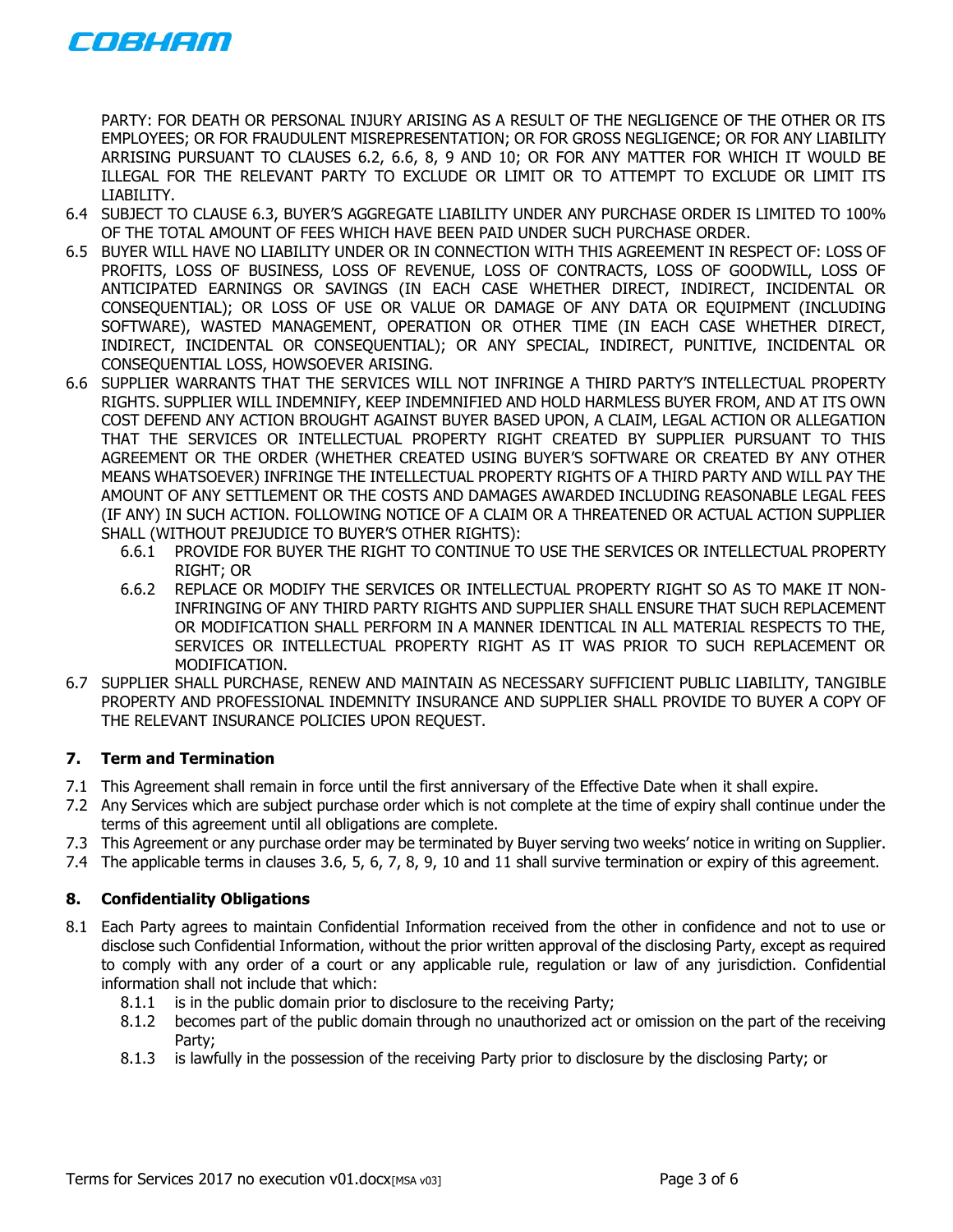

- 8.1.4 is independently developed by employees of the receiving Party with no access to the Confidential Information.
- 8.2 In the event that a receiving Party is required by judicial or administrative process to disclose Confidential Information of the disclosing Party, it shall promptly notify the disclosing Party and allow the disclosing Party a reasonable time to oppose such process. Each Party agrees that the Confidential Information shall be disclosed only on a need-to-know basis to their employees, officers, directors, Affiliates, agents, professional advisors or others that are likewise subject to a confidentiality obligation. Each Party shall protect the Confidential Information of the other by using the same degree of care, but not less than a reasonable degree of care, to prevent the unauthorized disclosure or use thereof that such Party uses to protect its own confidential information of like nature. The Parties hereby acknowledge that damages may not be an adequate remedy for any breach of this clause [8](#page-2-1) and that either Party will therefore be entitled to apply for injunctive relief from any court of competent jurisdiction to restrain any breach or threatened breach of this clause [8.](#page-2-1)
- 8.3 Upon termination or expiration of this Agreement, each Party agrees at the request of the other Party to destroy and certify destruction thereof of all Confidential Information in its possession received from the other save insofar as the receiving Party needs such Confidential Information to fulfil its post-termination obligations to the other Party or to Customers.

## <span id="page-3-0"></span>**9. Buyer Data**

- 9.1 Supplier shall, and shall procure that Supplier's sub-contractors shall, comply with the European Union Data Protection Directive, the Telecoms Data Protection Directive 1997 and the Data Protection Act 1998 (the "Legislation") in relation to any personal data (as defined in the Legislation) relating to or originating from the Buyer or its employees to which Supplier and its sub-contractors gain access for the purposes of or pursuant to the arrangements contemplated by this Agreement.
- 9.2 Supplier undertakes that except where otherwise agreed by the Parties in writing:
	- 9.2.1 neither Supplier nor any of its sub-contractors shall process, or direct the processing of any personal data relating to or originating from Buyer or its employees other than in the UK;
	- 9.2.2 Supplier and its sub-contractors each have in place now and shall on a continuing basis take all reasonable technical and organisational measures to keep all personal data relating to or originating from Buyer or its employees secure and to protect the personal data against accidental loss or unlawful destruction, alteration, disclosure or access; and
	- 9.2.3 except to the extent otherwise required by law, Supplier and its sub-contractors shall each act in relation to personal data relating to or originating from the Buyer or its employees only in accordance with Buyer's instructions except to the extent that Supplier can show that the instructions are not in accordance with the Legislation.
- 9.3 Supplier acknowledges and agrees that Buyer Data is the exclusive property of the Buyer and that:
	- 9.3.1 all Intellectual Property Rights in Buyer Data is and shall remain owned by the Buyer notwithstanding any Modifications created or developed to or in respect of Buyer Data by or on behalf of Supplier or its sub-contractors; and
	- 9.3.2 neither Supplier nor any of its sub-contractors shall delete or remove any copyright notices contained within or relating to any Buyer Data.
- 9.4 Supplier shall not have any right to nor shall it permit the:
	- 9.4.1 use of Buyer Data by Supplier or any sub-contractor otherwise than for the benefit of the Buyer and in accordance with this Agreement; or
	- 9.4.2 disclosure of any Buyer Data except to Supplier's employees or permitted sub-contractors of Supplier on a need to know basis directly concerned with the performance of its obligations and Supplier shall maintain and make available to Buyer on reasonable notice a log identifying such Supplier's employees and the extent of their access to Buyer Data from time to time; or
	- 9.4.3 unless required by law, disclosure of any Buyer Data to any persons to whom Supplier is able to disclose such Buyer Data in accordance with the terms of this Agreement unless such persons are made aware, prior to disclosure, of the confidential nature thereof and that they owe a duty of confidence to the Buyer in respect of such information and Supplier to use best endeavours to ensure that such persons comply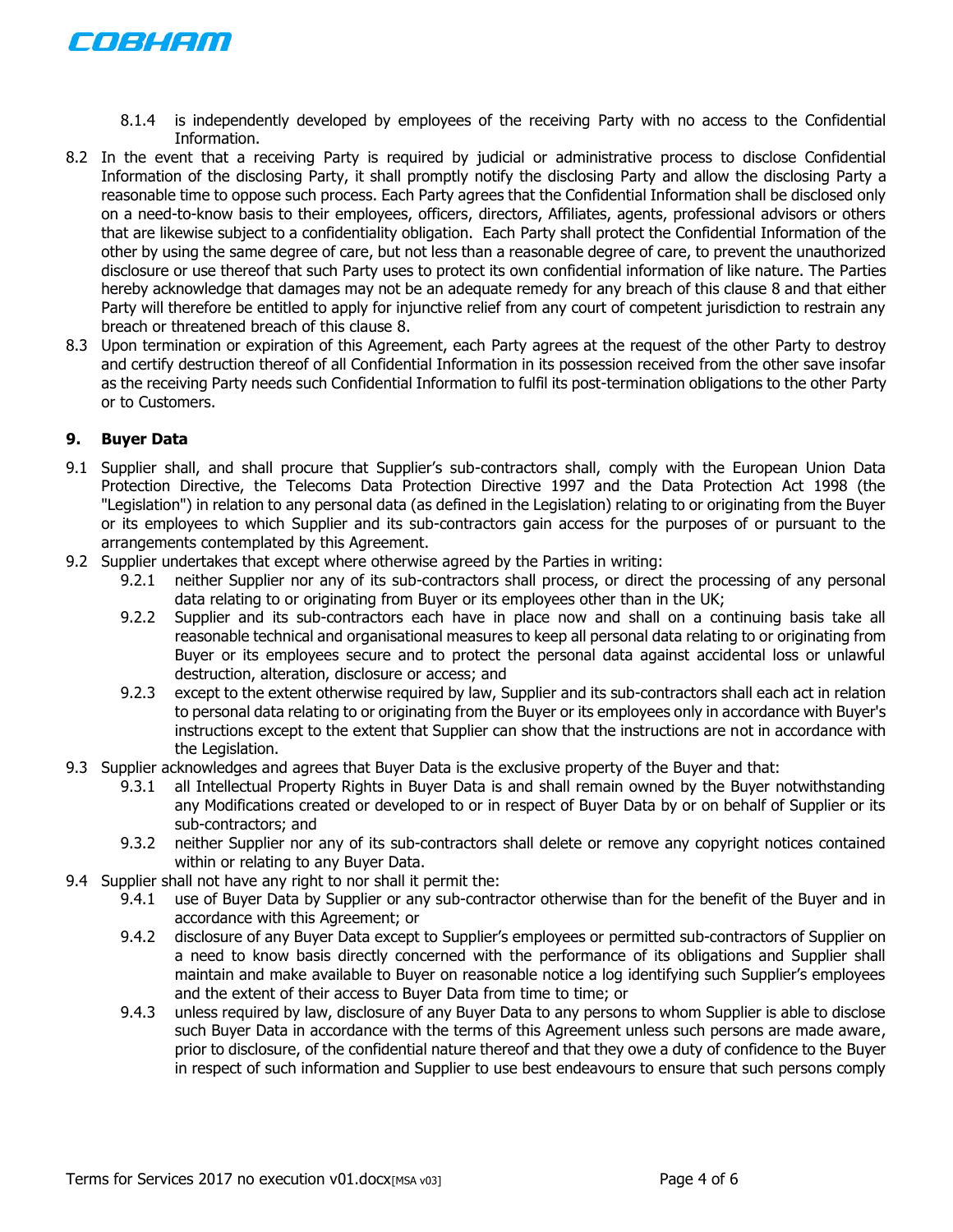

with such duty; or

- 9.4.4 use of Buyer Data by Supplier or any sub-contractor in any way that would be harmful to the Buyer.
- 9.5 If any Buyer Data is lost or corrupted as a result of any act or omission of any of Supplier or its sub-contractors, Supplier shall restore Buyer Data at its own expense to the most recent back-up point. Buyer shall ensure that Buyer Data in its possession or control is backed up regularly in accordance with its policy on performing back-up of Buyer Data.
- 9.6 Supplier shall ensure that each Supplier sub-contractor who processes personal data (as defined in the Legislation) of the Buyer shall enter into an agreement undertaking to Supplier in equivalent terms to the undertakings given by Supplier to the Buyer in this clause.

## <span id="page-4-0"></span>**10. No Transfer**

- 10.1 The Parties do not consider that the commencement, termination or expiry of all or any part of this Agreement or an order or of the provision of the Services or any part of the Services pursuant to, or contemplated by, this Agreement will operate to transfer the employment of any employee or other person whether under TUPE, any TUPE Equivalent Legislation or otherwise.
- 10.2 Notwithstanding the foregoing:
	- 10.2.1 during such period as is reasonable being in any event not less than six (6) months prior to the expiry of this Agreement or at any time after Buyer or Supplier has given notice to terminate this Agreement, or to cease the provision of any of the Services or actually ceased to provide any of the Services:
		- i. Supplier shall promptly on Buyer's request fully and accurately disclose to Buyer details of the number, identity, age, identity of employer, terms and conditions of employment (including remuneration, benefits, pension arrangements, job title and job description), proportion of time spent in the provision of the relevant Services and employment history in relation to any individuals employed or engaged in the provision of the relevant Services and such other information as Buyer may require in relation to such individuals. Buyer shall be entitled to pass on any information provided pursuant to this clause to any of its Affiliates and to any person intending to tender or tendering for any contract for the provision of services that are similar in nature to the relevant Services, subject to such third party (where such third party is not an Affiliate of the Buyer) being bound by confidentiality obligations on equivalent terms to those set out in clause [8](#page-2-1) of this Agreement and Buyer shall be entitled to rely upon and warrant the accuracy of any such information to any future service provider, and Supplier shall indemnify Buyer (for itself and any of its Affiliates and/or any future service provider) against any costs, expenses, liabilities, damages and losses arising out of any failure by Supplier to provide information under this clause and/or the provision of inaccurate information; and
		- ii. Supplier shall not vary the terms and conditions of employment or engagement of any individual wholly or mainly assigned to the provision of the Services or redeploy, replace or dismiss any of the individuals so assigned or employ or engage any additional individual in the provision of the Services, without the prior written consent of Buyer.
- <span id="page-4-1"></span>10.3 Supplier shall indemnify and keep indemnified Buyer (for itself and any Affiliate of Buyer and/or any future service provider) against all and any costs, expenses, liabilities, damages, and losses arising out of any claim, action, demand or proceeding which arises or is alleged to arise or be made against Buyer or any Affiliate of Buyer or any future service provider by virtue of the operation of TUPE or any TUPE Equivalent Legislation in connection with the termination of this Agreement or the termination of the provision of any of the Services (or any part of the Services) and which is made or brought by any individual who at or before the date of such termination is or was employed or engaged in the provision of the Services or who alleges that he or she was so employed or engaged and relates to circumstances or events arising or occurring at any time (including any dismissal or alleged dismissal of any such person by Buyer or any Affiliate of Buyer or any future service provider).
- 10.4 Save where clause [10.3](#page-4-1) applies, Buyer shall indemnify and keep indemnified Supplier (for itself and any Affiliate of Supplier) against all and any costs, expenses, liabilities, damages, and losses arising out of any claim, action, demand or proceeding which arises or is alleged to arise or be made against Supplier or any Affiliate of Supplier by virtue of the operation of TUPE or any TUPE Equivalent Legislation in connection with the termination of this